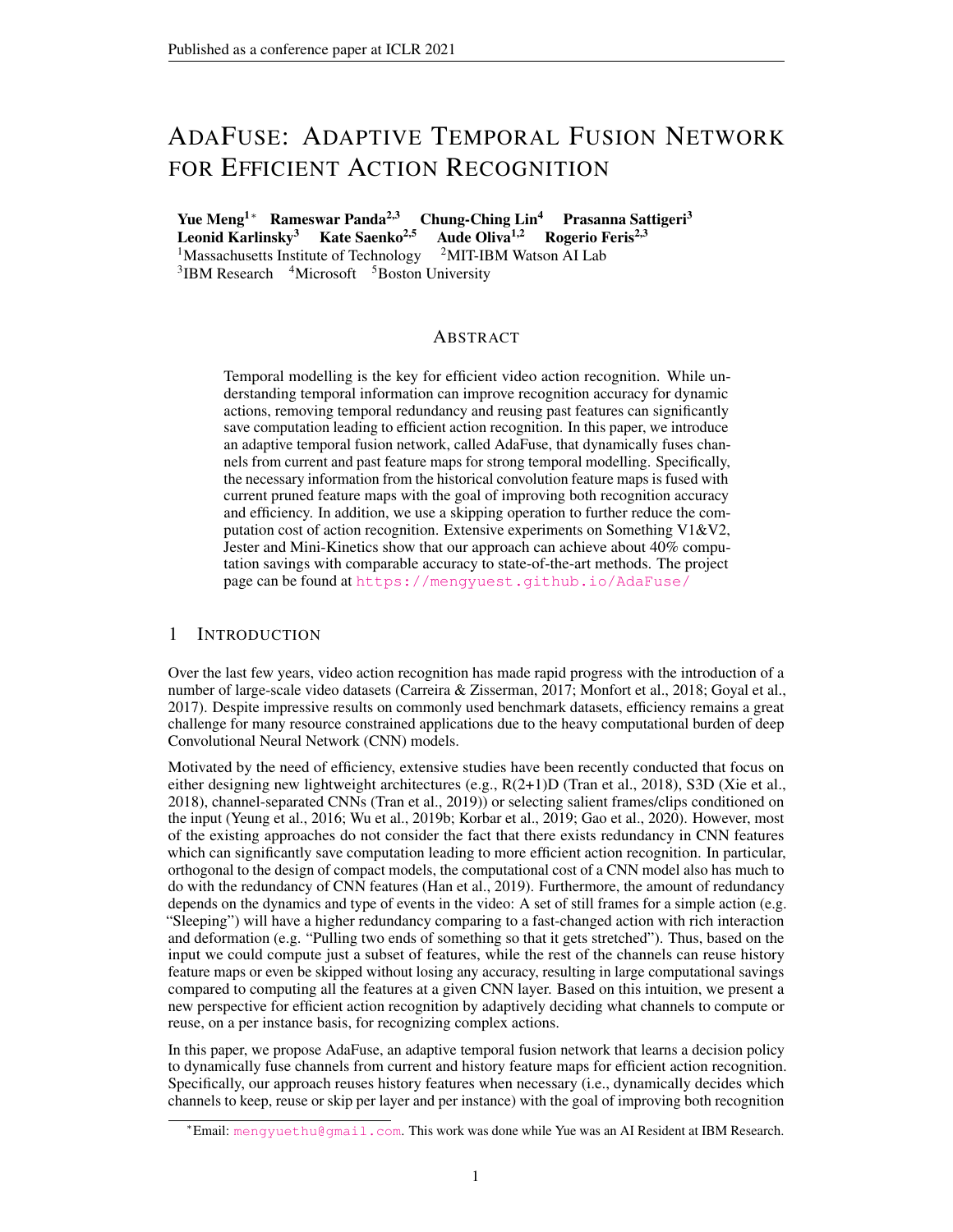accuracy and efficiency. As these decisions are discrete and non-differentiable, we rely on a Gumbel Softmax sampling approach [\(Jang et al.,](#page-10-3) [2016\)](#page-10-3) to learn the policy jointly with the network parameters through standard back-propagation, without resorting to complex reinforcement learning as in [Wu](#page-12-2) [et al.](#page-12-2) [\(2019b\)](#page-12-2); [Fan et al.](#page-9-2) [\(2018\)](#page-9-2); [Yeung et al.](#page-12-1) [\(2016\)](#page-12-1). We design the loss to achieve both competitive performance and resource efficiency required for action recognition. Extensive experiments on multiple benchmarks show that AdaFuse significantly reduces the computation without accuracy loss.

The main contributions of our work are as follows:

- We propose a novel approach that automatically determines which channels to keep, reuse or skip per layer and per target instance for efficient action recognition.
- Our approach is model-agnostic, which allows this to be served as a plugin operation for a wide range of 2D CNN-based action recognition architectures.
- The overall policy distribution can be seen as an indicator for the dataset characteristic, and the block-level distribution can bring potential guidance for future architecture designs.
- We conduct extensive experiments on four benchmark datasets (Something-Something V1 [\(Goyal](#page-10-0) [et al.,](#page-10-0) [2017\)](#page-10-0), Something-Something V2 [\(Mahdisoltani et al.,](#page-11-3) [2018\)](#page-11-3), Jester [\(Materzynska et al.,](#page-11-4) [2019\)](#page-11-4) and Mini-Kinetics [\(Kay et al.,](#page-10-4) [2017\)](#page-10-4)) to demonstrate the superiority of our proposed approach over state-of-the-art methods.

#### 2 RELATED WORK

Action Recognition. Much progress has been made in developing a variety of ways to recognize complex actions, by either applying 2D-CNNs [\(Karpathy et al.,](#page-10-5) [2014;](#page-10-5) [Wang et al.,](#page-12-3) [2016;](#page-12-3) [Fan et al.,](#page-9-3) [2019\)](#page-9-3) or 3D-CNNs [\(Tran et al.,](#page-11-5) [2015;](#page-11-5) [Carreira & Zisserman,](#page-9-0) [2017;](#page-9-0) [Hara et al.,](#page-10-6) [2018\)](#page-10-6). Most successful architectures are usually based on the two-stream model [\(Simonyan & Zisserman,](#page-11-6) [2014\)](#page-11-6), processing RGB frames and optical-flow in two separate CNNs with a late fusion in the upper layers [\(Karpathy](#page-10-5) [et al.,](#page-10-5) [2014\)](#page-10-5) or further combining with other modalities [\(Asghari-Esfeden et al.,](#page-9-4) [2020;](#page-9-4) [Li et al.,](#page-10-7) [2020a\)](#page-10-7). Another popular approach for CNN-based action recognition is the use of 2D-CNN to extract frame-level features and then model the temporal causality using different aggregation modules such as temporal averaging in TSN [\(Wang et al.,](#page-12-3) [2016\)](#page-12-3), a bag of features scheme in TRN [\(Zhou et al.,](#page-12-4) [2018\)](#page-12-4), channel shifting in TSM [\(Lin et al.,](#page-11-7) [2019\)](#page-11-7), depthwise convolutions in TAM [\(Fan et al.,](#page-9-3) [2019\)](#page-9-3), non-local neural networks [\(Wang et al.,](#page-12-5) [2018a\)](#page-12-5), temporal enhancement and interaction module in TEINet [\(Liu et al.,](#page-11-8) [2020\)](#page-11-8), and LSTMs [\(Donahue et al.,](#page-9-5) [2015\)](#page-9-5). Many variants of 3D-CNNs such as C3D [\(Tran et al.,](#page-11-5) [2015;](#page-11-5) [Ji et al.,](#page-10-8) [2013\)](#page-10-8), I3D [\(Carreira & Zisserman,](#page-9-0) [2017\)](#page-9-0) and ResNet3D [\(Hara](#page-10-6) [et al.,](#page-10-6) [2018\)](#page-10-6), that use 3D convolutions to model space and time jointly, have also been introduced for action recognition. SlowFast [\(Feichtenhofer et al.,](#page-9-6) [2018\)](#page-9-6) employs two pathways to capture temporal information by processing a video at both slow and fast frame rates. Recently, STM [\(Jiang](#page-10-9) [et al.,](#page-10-9) [2019\)](#page-10-9) proposes new channel-wise convolutional blocks to jointly capture spatio-temporal and motion information in consecutive frames. TEA [\(Li et al.,](#page-10-10) [2020b\)](#page-10-10) introduces a motion excitation module including multiple temporal aggregation modules to capture both short- and long-range temporal evolution in videos. Gate-Shift networks [\(Sudhakaran et al.,](#page-11-9) [2020\)](#page-11-9) use spatial gating for spatial-temporal decomposition of 3D kernels in Inception-based architectures.

While extensive studies have been conducted in the last few years, limited efforts have been made towards *efficient* action recognition [\(Wu et al.,](#page-12-2) [2019b;](#page-12-2)[a;](#page-12-6) [Gao et al.,](#page-9-1) [2020\)](#page-9-1). Specifically, methods for efficient recognition focus on either designing new lightweight architectures that aim to reduce the complexity by decomposing the 3D convolution into 2D spatial convolution and 1D temporal convolution (e.g., R(2+1)D [\(Tran et al.,](#page-11-1) [2018\)](#page-11-1), S3D [\(Xie et al.,](#page-12-0) [2018\)](#page-12-0), channel-separated CNNs [\(Tran](#page-11-2) [et al.,](#page-11-2) [2019\)](#page-11-2)) or selecting salient frames/clips conditioned on the input [\(Yeung et al.,](#page-12-1) [2016;](#page-12-1) [Wu](#page-12-2) [et al.,](#page-12-2) [2019b;](#page-12-2) [Korbar et al.,](#page-10-1) [2019;](#page-10-1) [Gao et al.,](#page-9-1) [2020\)](#page-9-1). Our approach is most related to the latter which focuses on conditional computation and is agnostic to the network architecture used for recognizing actions. However, instead of focusing on data sampling, our approach dynamically fuses channels from current and history feature maps to reduce the computation. Furthermore, as feature maps can be redundant or noisy, we use a skipping operation to make it more efficient for action recognition.

Conditional Computation. Many conditional computation methods have been recently proposed with the goal of improving computational efficiency [\(Bengio et al.,](#page-9-7) [2015;](#page-9-7) [2013;](#page-9-8) [Veit & Belongie,](#page-11-10) [2018;](#page-11-10) [Wang et al.,](#page-12-7) [2018b;](#page-12-7) [Graves,](#page-10-11) [2016;](#page-10-11) [Meng et al.,](#page-11-11) [2020;](#page-11-11) [Pan et al.,](#page-11-12) [2021\)](#page-11-12). Several works have been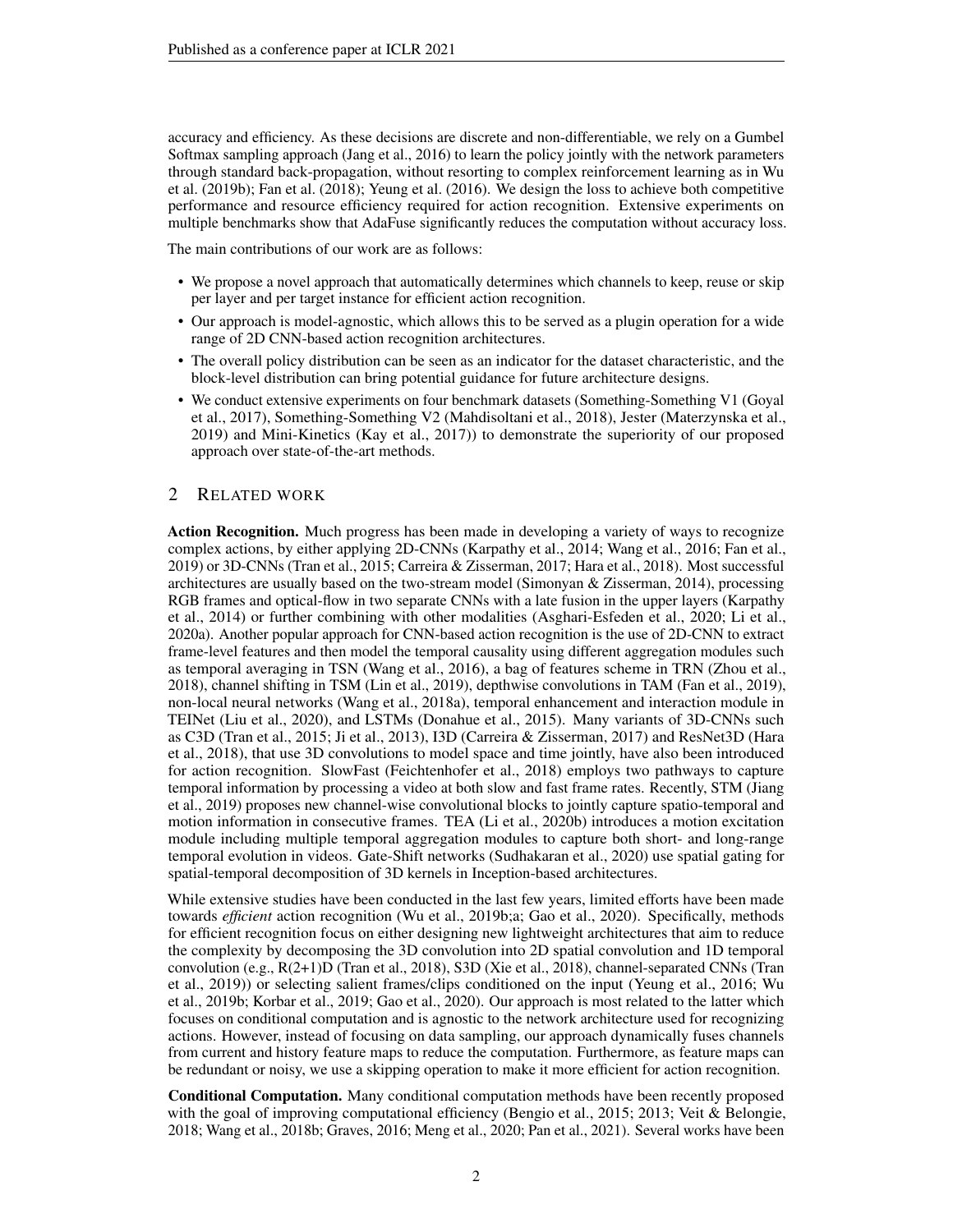

<span id="page-2-0"></span>Figure 1: A conceptual view for adaptive temporal fusion. At time  $t$ , the 2D Conv layer computes for those "keep" channels (blue) in feature map  $x_t$ , and fuses the "reuse" channels (yellow) from the history feature map  $y_{t-1}$ . The downstream 2D Conv layer (not shown here) will process those "reuse" and "keep" channels in  $\tilde{y}_t$ . Best viewed in color.

proposed that add decision branches to different layers of CNNs to learn whether to exit the network for faster inference [\(Figurnov et al.,](#page-9-9) [2017;](#page-9-9) [McGill & Perona,](#page-11-13) [2017;](#page-11-13) [Wu et al.,](#page-12-8) [2020\)](#page-12-8). BlockDrop [\(Wu](#page-12-9) [et al.,](#page-12-9) [2018\)](#page-12-9) effectively reduces the inference time by learning to dynamically select which layers to execute per sample during inference. SpotTune [\(Guo et al.,](#page-10-12) [2019\)](#page-10-12) learns to adaptively route information through finetuned or pre-trained layers. Conditionally parameterized convolutions [\(Yang](#page-12-10) [et al.,](#page-12-10) [2019\)](#page-12-10) or dynamic convolutions [\(Chen et al.,](#page-9-10) [2019a;](#page-9-10) [Verelst & Tuytelaars,](#page-12-11) [2019\)](#page-12-11) have also been proposed to learn specialized convolutional kernels for each example to improve efficiency in image recognition. Our method is also related to recent works on dynamic channel pruning [\(Gao et al.,](#page-9-11) [2018;](#page-9-11) [Lin et al.,](#page-11-14) [2017\)](#page-11-14) that generate decisions to skip the computation for a subset of output channels. While GaterNet [\(Chen et al.,](#page-9-12) [2019b\)](#page-9-12) proposes a separate gating network to learn channel-wise binary gates for the backbone network, Channel gating network [\(Hua et al.,](#page-10-13) [2019\)](#page-10-13) identifies regions in the features that contribute less to the classification result, and skips the computation on a subset of the input channels for these ineffective regions. In contrast to the prior works that focus on only dropping unimportant channels, our proposed approach also reuses history features when necessary to make the network capable for strong temporal modelling.

## 3 METHODOLOGY

In this section, we first show the general approach using 2D-CNN for action recognition. Then we present the concept of adaptive temporal fusion and analyze its computation cost. Finally, we describe the end-to-end optimization and network specifications.

Using 2D-CNN for Action Recognition. One popular solution is to first generate frame-wise predictions and then utilize a consensus operation to get the final prediction [\(Wang et al.,](#page-12-3) [2016\)](#page-12-3). The network takes uniformly sampled T frames  $\{X_1...X_T\}$  and predicts the un-normalized class score:

$$
P(X_1, ..., X_T; \Theta) = \mathcal{G}\left(\mathcal{F}(X_1; \Theta), \mathcal{F}(X_2; \Theta), ..., \mathcal{F}(X_T; \Theta)\right)
$$
\n(1)

where  $\mathcal{F}(\cdot;\Theta)$  is the 2D-CNN with learnable parameters  $\Theta$ . The consensus function G reduces the frame-level predictions to a final prediction. One common practice for  $\mathcal G$  is the averaging operation.

The major drawback is that this cannot capture the order of the frames. The network performs poorly on datasets that contain temporal-related labels (e.g. "turning left", "moving forward", etc). LSTM [\(Hochreiter & Schmidhuber,](#page-10-14) [1997\)](#page-10-14) can also be used as  $G$  to get the final prediction [\(Donahue et al.,](#page-9-5) [2015\)](#page-9-5), but it cannot capture low-level features across the frames, as mentioned in [Lin et al.](#page-11-7) [\(2019\)](#page-11-7). A few works have been recently proposed to model temporal causality using a bag of features scheme in TRN [\(Zhou et al.,](#page-12-4) [2018\)](#page-12-4), channel shifting in TSM [\(Lin et al.,](#page-11-7) [2019\)](#page-11-7), depthwise convolutions in TAM [\(Fan et al.,](#page-9-3) [2019\)](#page-9-3). Different from these methods, in this work, we hypothesis that an *inputdependent* fusion of framewise features will be beneficial for temporal understanding and efficiency, as the amount of temporal information depends on the dynamics and the type of events in the video. Hence we propose adaptive temporal fusion for action recognition.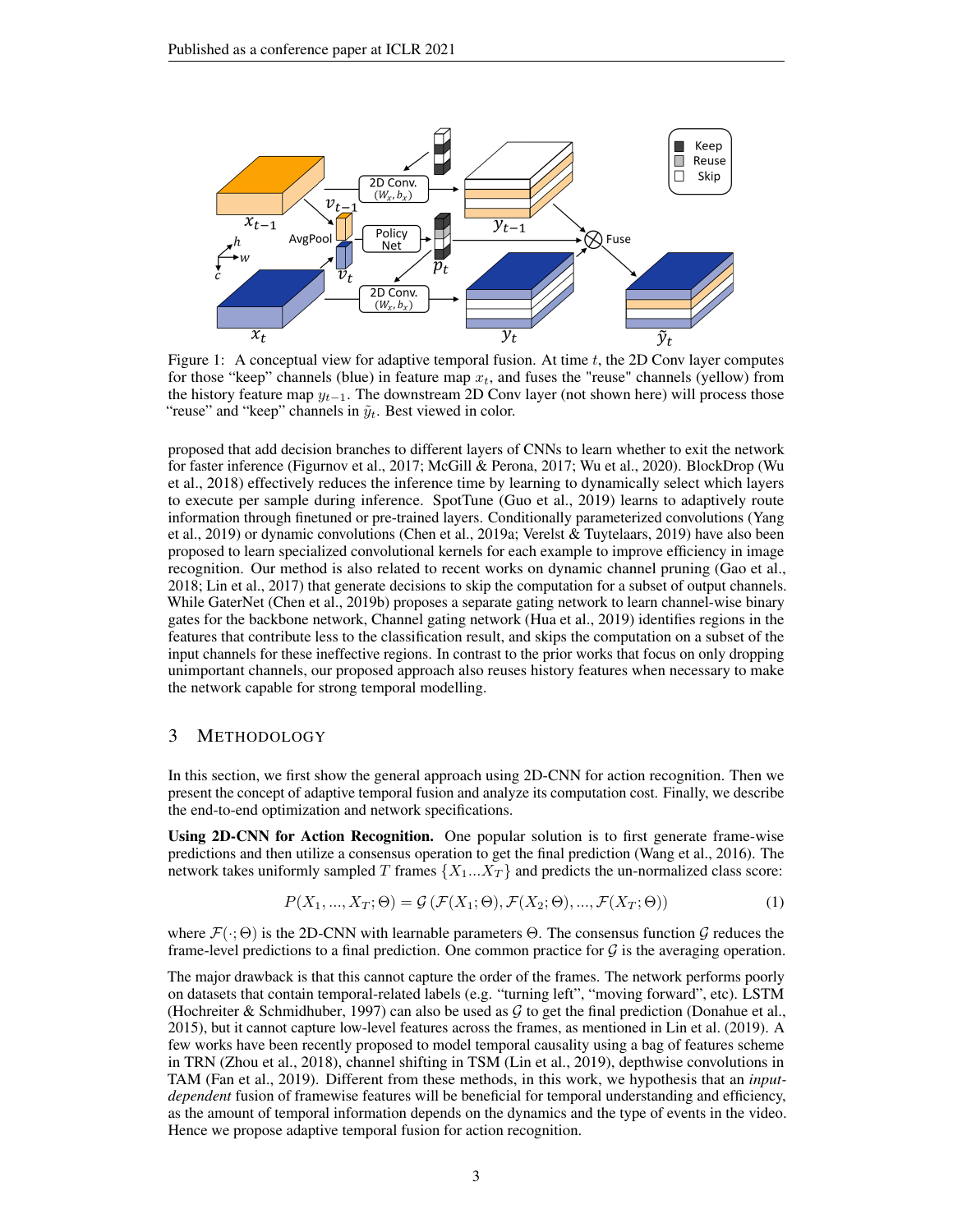**Adaptive Temporal Fusion.** Consider a single 2D convolutional layer:  $y_t = \phi(W_x * x_t + b_x)$ , where  $x_t \in \mathbb{R}^{c \times h \times w}$  denotes the input feature map at time step t with c channels and spatial dimension  $h \times w$ , and  $y_t \in \mathbb{R}^{c' \times h' \times w'}$  is the output feature map.  $W_x \in \mathbb{R}^{c' \times k \times k \times c}$  denotes the convolution filters (with kernel size  $k \times k$ ) and  $b_x \in \mathbb{R}^{c'}$  is the bias. We use "\*" for convolution operation.  $\phi(\cdot)$  is the combination of batchnorm and non-linear functions (e.g. ReLU [\(Nair & Hinton,](#page-11-15) [2010\)](#page-11-15)).

We introduce a policy network consisting of two fully-connected layers and a ReLU function designed to adaptively select channels for keeping, reusing or skipping. As shown in Figure [1,](#page-2-0) at time  $t$ , we first generate feature vectors  $v_{t-1}, v_t \in \mathbb{R}^c$  from history feature map  $x_{t-1}$  and current feature map  $x_t$ via global average pooling. Then the policy network predicts:

$$
p_t = g(v_{t-1}, v_t; \Theta_g) \tag{2}
$$

where  $p_t \in \{0, 1, 2\}^{c'}$  is a channel-wise policy (choosing "keep", "reuse" or "skip") to generate the output feature map: if  $p_t^i = 0$ , the *i*-th channel of output feature map will be computed via the normal convolution; if  $p_t^i = 1$ , it will reuse the *i*-th channel of the feature map  $y_{t-1}$  which has been already computed at time  $t - 1$ ; otherwise, the i-th channel will be just padded with zeros. Formally, this output feature map can be written as  $\tilde{y}_t = f(y_{t-1}, y_t, p_t)$  where the *i*-th channel is:

<span id="page-3-1"></span>
$$
\tilde{y}_t^i = \mathbb{1} \left[ p_t^i = 0 \right] \cdot y_t^i + \mathbb{1} \left[ p_t^i = 1 \right] \cdot y_{t-1}^i \tag{3}
$$

here  $\mathbb{1} \cdot$  is the indicator function. In Figure [1,](#page-2-0) the policy network instructs the convolution layer to only compute the first and fourth channels, reuses the second channel of the history feature and skips the third channel. Features from varied time steps are adaptively fused along the channel dimension.

Adaptive temporal fusion enables the 2D convolution to capture temporal information: its temporal perceptive field grows linearly to the depth of the layers, as more features from different time steps are fused when going deeper in the network. Our novel design can be seen as a general methodology for many state-of-the-art 2D-CNN approaches: if we discard "skip" and use a predefined fixed policy, then it becomes the online temporal fusion in [Lin et al.](#page-11-7) [\(2019\)](#page-11-7). If the policy only chooses from "skip" and "keep", then it becomes dynamic pruning methods [\(Gao et al.,](#page-9-11) [2018;](#page-9-11) [Hua et al.,](#page-10-13) [2019\)](#page-10-13). Our design is a generalized approach taking both temporal modelling and efficiency into consideration.

Complexity Analysis. To illustrate the efficiency of our framework, we compute the floating point operations (FLOPS), which is a hardware-independent metric and widely used in the field of efficient action recognition<sup>[1](#page-3-0)</sup> [\(Wu et al.,](#page-12-2) [2019b;](#page-12-2) [Gao et al.,](#page-9-1) [2020;](#page-11-11) [Meng et al.,](#page-11-11) 2020; [Fan et al.,](#page-9-3) [2019\)](#page-9-3). To compute saving from layers before and after the policy network, we add another convolution after  $\tilde{y}_t$ with kernel  $W_y \in \mathbb{R}^{c'' \times k' \times k' \times c'}$  and bias  $b_y \in \mathbb{R}^{c''}$ . The total FLOPS for each convolution will be:

$$
\begin{cases} m_x = c' \cdot h' \cdot w' \cdot (k \cdot k \cdot c + 1) \\ m_y = c'' \cdot h'' \cdot w'' \cdot (k' \cdot k' \cdot c' + 1) \end{cases}
$$
\n(4)

When the policy is applied, only those output channels used in time  $t$  or going to be reused in time  $t + 1$  need to be computed in the first convolution layer, and only the channels not skipped in time t count for input feature maps for the second convolution layer. Hence the overall FLOPS is:

<span id="page-3-2"></span>
$$
M = \sum_{\tau=0}^{T-1} \left[ \underbrace{\frac{1}{c'} \sum_{i=0}^{c'-1} \mathbb{1} \left[ p_{\tau}^i \cdot (p_{\tau+1}^i - 1) = 0 \right] \cdot m_x}_{\text{FLOPS from the first conv at time } \tau} + \underbrace{(1 - \frac{1}{c'} \sum_{i=0}^{c'-1} \mathbb{1} (p_{\tau}^i = 2)) \cdot m_y}_{\text{FLOPS from the second conv at time } \tau} \right]
$$
(5)

Thus when the policy network skips more channels or reuses channels that are already computed in the previous time step, the FLOPS for those two convolution layers can be reduced proportionally.

Loss functions. We take the average of framewise predictions as the video prediction and minimize:

$$
\mathcal{L} = \sum_{(x,y)\sim D_{train}} \left[ -y \log(P(x)) + \lambda \cdot \sum_{i=0}^{B-1} M_i \right]
$$
 (6)

<span id="page-3-0"></span><sup>&</sup>lt;sup>1</sup>Latency is another important measure for efficiency, which can be reduced via CUDA optimization for sparse convolution [\(Verelst & Tuytelaars,](#page-12-11) [2019\)](#page-12-11). We leave it for future research.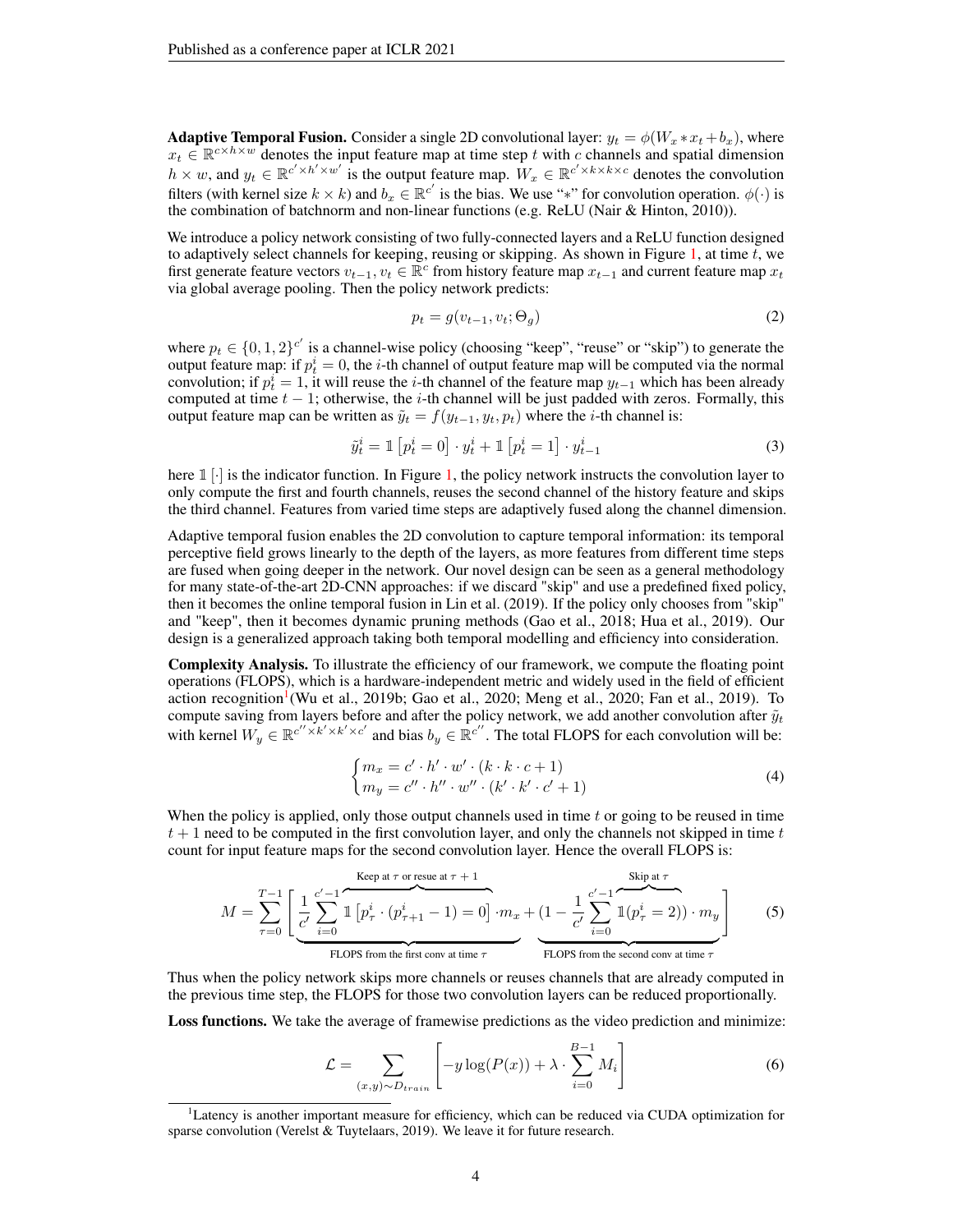The first term is the cross entropy between one-hot encoded ground truth labels  $y$  and predictions  $P(x)$ . The second term is the FLOPS measure for all the B temporal fusion blocks in the network. In this way, our network is learned to achieve both accuracy and efficiency at a trade-off controlled by  $\lambda$ .

Discrete policies for "keep", "reuse" or "skip" shown in Eq. [3](#page-3-1) and Eq. [5](#page-3-2) make  $\mathcal L$  non-differentiable hence hard to optimize. One common practice is to use a score function estimator (e.g. REINFORCE [\(Glynn,](#page-9-13) [1990;](#page-9-13) [Williams,](#page-12-12) [1992\)](#page-12-12)) to avoid backpropagating through categorical samplings, but the high variance of the estimator makes the training slow to converge [\(Wu et al.,](#page-12-6) [2019a;](#page-12-6) [Jang et al.,](#page-10-3) [2016\)](#page-10-3). As an alternative, we use Gumbel-Softmax Estimator to enable efficient end-to-end optimization.

Training using Gumbel Softmax Estimator. Specifically, the policy network first generates a logit  $q \in \mathbb{R}^3$  for each channel in the output feature map and then we use Softmax to derive a normalized categorical distribution:  $\pi = \{r_i | r_i = \frac{\exp(q_i)}{\exp(q_0) + \exp(q_1)}\}$  $\frac{\exp(q_i)}{\exp(q_0)+\exp(q_1)+\exp(q_2)}$ . With the Gumbel-Max trick, discrete samples from the distribution  $\pi$  can be drawn as [\(Jang et al.,](#page-10-3) [2016\)](#page-10-3):  $\hat{r} = \text{argmax}_i (\log r_i + G_i)$ , where  $G_i = -\log(-\log U_i)$  is a standard Gumbel distribution with i.i.d.  $U_i$  sampled from a uniform distribution Unif $(0, 1)$ . Since the argmax operator is not differentiable, the Gumbel Softmax distribution is used as a continuous approximation. In forward pass we represent the discrete sample  $\hat{r}$  as a one-hot encoded vector and in back-propagation we relax it to a real-valued vector  $R = \{R_0, R_1, R_2\}$  via Softmax as follows:

$$
R_i = \frac{\exp\left((\log r_i + G_i)/\tau\right)}{\sum_{j=1}^2 \exp\left((\log r_j + G_j)/\tau\right)}
$$
(7)

where  $\tau$  is a temperature factor controlling the "smooothness" of the distribution: lim R converges to a uniform distribution and  $\lim_{\tau \to 0} R$  becomes a one-hot vector. We set  $\tau = 0.67$  during the training. Network Architectures and Notations. Our adaptive temporal fusion module can be easily plugged into any existing 2D-CNN models. Specifically, we focus on BN-Inception [\(Ioffe & Szegedy,](#page-10-15) [2015\)](#page-10-15), ResNet [\(He et al.,](#page-10-16) [2016\)](#page-10-16) and EfficientNet [\(Tan & Le,](#page-11-16) [2019\)](#page-11-16). For Bn-Inception, we add a policy network between every two consecutive Inception modules. For ResNet/EfficientNet, we insert the policy network between the first and the second convolution layers in each "residual block"/"inverted residual block". We denote our model as AdaFuse<sub>Backbone</sub>, where the "Backbone" is chosen from {"R18"(ResNet18), "R50"(ResNet50), "Inc"(BN-Inception), "Eff"(EfficientNet)}, and the "Method" can be {"TSN", "TSM", "TSM+Last"}. More details can be found in the following section.

### 4 EXPERIMENTS

We first show AdaFuse can significantly improve the accuracy and efficiency of ResNet18, BN-Inception and EfficientNet, outperforming other baselines by a large margin on Something-V1. Then on all datasets, AdaFuse with ResNet18 / ResNet50 can consistently outperform corresponding base models. We further propose two instantiations using AdaFuse on TSM [\(Lin et al.,](#page-11-7) [2019\)](#page-11-7) to compare with state-of-the-art approaches on Something V1 & V2: AdaFuse $_{RS0}^{TSM}$  can save over 40% FLOPS at a comparable classification score under same amount of computation budget, AdaFuse<sup>TSM+Last</sup> outperforms state-of-the-art methods in accuracy. Finally, we perform comprehensive ablation studies and quantitative analysis to verify the effectiveness of our adaptive temporal fusion.

Datasets. We evaluate AdaFuse on Something-Something V1 [\(Goyal et al.,](#page-10-0) [2017\)](#page-10-0) & V2 [\(Mahdis](#page-11-3)[oltani et al.,](#page-11-3) [2018\)](#page-11-3), Jester [\(Materzynska et al.,](#page-11-4) [2019\)](#page-11-4) and a subset of Kinetics [\(Kay et al.,](#page-10-4) [2017\)](#page-10-4). Something V1 (98k videos) & V2 (194k videos) are two large-scale datasets sharing 174 human action labels (e.g. pretend to pick something up). Jester [\(Materzynska et al.,](#page-11-4) [2019\)](#page-11-4) has 27 annotated classes for hand gestures, with 119k / 15k videos in training / validation set. Mini-Kinetics (assembled by [Meng et al.](#page-11-11) [\(2020\)](#page-11-11)) is a subset of full Kinetics dataset [\(Kay et al.,](#page-10-4) [2017\)](#page-10-4) containing 121k videos for training and 10k videos for testing across 200 action classes.

Implementation details. To make a fair comparison, we carefully follow the training procedure in [Lin et al.](#page-11-7) [\(2019\)](#page-11-7). We uniformly sample  $T = 8$  frames from each video. The input dimension for the network is  $224 \times 224$ . Random scaling and cropping are used as data augmentation during training (and we further adopt random flipping for Mini-Kinetics). Center cropping is used during inference. All our networks are using ImageNet pretrained weights. We follow a step-wise learning rate scheduler with the initial learning rate as  $0.002$  and decay by 0.1 at epochs 20 & 40. To train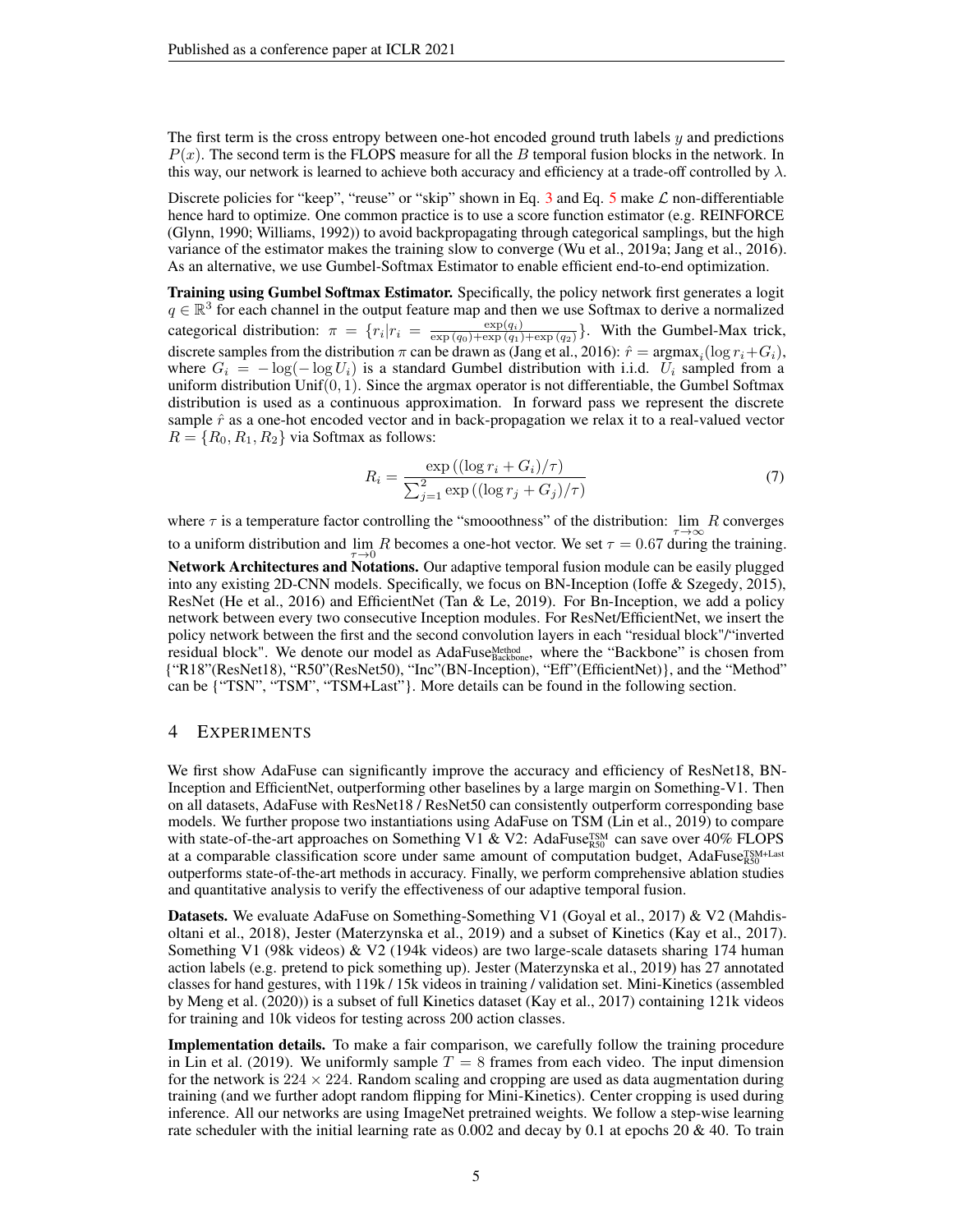<span id="page-5-0"></span>

| <b>Method</b>                         | <b>Backbone</b>     | <b>#Params</b> | <b>FLOPS</b> | Top1 | Top5 |
|---------------------------------------|---------------------|----------------|--------------|------|------|
| TSN (Wang et al., 2016)               | ResNet18            | 11.2M          | 14.6G        | 14.8 | 38.0 |
| TSN (Wang et al., 2016)               | <b>BN-Inception</b> | 10.4M          | 16.4G        | 17.6 | 43.5 |
| CGNet (Hua et al., 2019)              | ResNet18            | 11.2M          | 11.2G        | 13.7 | 35.1 |
| Threshold                             | ResNet18            | 11.2M          | 11.3G        | 14.1 | 36.6 |
| Random                                | ResNet18            | 11.2M          | 10.4G        | 27.5 | 54.2 |
| LSTM                                  | ResNet18            | 11.7M          | 14.7G        | 28.4 | 56.3 |
| AdaFuse <sub>R18</sub> <sup>TSN</sup> | ResNet18            | 15.6M          | 10.3G        | 36.9 | 65.0 |
| AdaFuse <sub>Inc</sub> <sup>TSN</sup> | <b>BN-Inception</b> | 14.5M          | 12.1G        | 38.5 | 67.8 |

Table 1: Action Recognition Results on Something-Something-V1 Dataset. Our proposed method consistently outperforms all other baselines in both accuracy and efficiency.

Table 2: Action Recognition on Something-Something-V1 using EfficientNet architecture. AdaFuse $T_{\text{Eff-x}}^{\text{ISN}}$  consistently outperforms all the EfficientNet baselines in both accuracy and efficiency.

<span id="page-5-1"></span>

| Method                   | Backbone        | #Params | <b>FLOPS</b>     | Top1 | Top5 |
|--------------------------|-----------------|---------|------------------|------|------|
| <b>TSN</b>               | EfficientNet-b0 | 5.3M    | 3.1 <sub>G</sub> | 18.0 | 44.9 |
| TSN                      | EfficientNet-b1 | 7.8M    | 5.6G             | 19.3 | 45.9 |
| <b>TSN</b>               | EfficientNet-b2 | 9.2M    | 8.0G             | 18.8 | 46.0 |
| TSN                      | EfficientNet-b3 | 12.0M   | 14.4G            | 19.3 | 46.6 |
| AdaFuse <sub>Eff-0</sub> | EfficientNet-b0 | 9.3M    | 2.8G             | 39.0 | 68.1 |
| $AdaFuseEff-1TSN$        | EfficientNet-b1 | 12.4M   | 4.9G             | 40.3 | 69.2 |
| AdaFuse <sub>Fff-2</sub> | EfficientNet-b2 | 13.8M   | 7.2G             | 40.2 | 69.5 |
| AdaFuse <sub>Fff-3</sub> | EfficientNet-b3 | 16.6M   | 12.9G            | 40.7 | 69.7 |

our adaptive temporal fusion approach, we set the efficiency term  $\lambda = 0.1$ . We train all the models for 50 epochs with a batch-size of 64, where each experiment takes 12∼ 24 hours on 4 Tesla V100 GPUs. We report the number of parameters used in each method, and measure the averaged FLOPS and Top1/Top5 accuracy for all the samples from each testing dataset.

Adaptive Temporal Fusion improves 2D CNN Performance. On Something V1 dataset, we show AdaFuse 's improvement upon 2D CNNs by comparing with several baselines as follows:

- TSN [\(Wang et al.,](#page-12-3) [2016\)](#page-12-3): Simply average frame-level predictions as the video-level prediction.
- CGNet [\(Hua et al.,](#page-10-13) [2019\)](#page-10-13): A dynamic pruning method to reduce computation cost for CNNs.
- Threshold: We keep a fixed portion of channels base on their activation L1 norms and skip the channels in smaller norms. It serves as a baseline for efficient recognition.
- RANDOM: We use temporal fusion with a randomly sampled policy (instead of using learned policy distribution). The distribution is chosen to match the FLOPS of adaptive methods.
- LSTM: Update per-frame predictions by hidden states in LSTM and averages all predictions as the video-level prediction.

We implement all the methods using publicly available code and apply adaptive temporal fusion in TSN using ResNet18, BN-Inception and EfficientNet backbones, denoting them as AdaFuse $_{\rm NS}^{\rm TSN}$ In 1318 using Resistents, Bry-Inception and Emercial vectories, denoting them as Adaruse<sub>R18</sub> AdaFuse<sub>Inc</sub> and AdaFuse<sub>Inc</sub> respectively ("x" stands for different scales of the EfficientNet back-bones). As shown in Table [1,](#page-5-0) AdaFuse<sup>TSN</sup> uses the similar FLOPS as those efficient methods ("CGNet" and "Threshold") but has a great improvement in classification accuracy Specifically, AdaFuse<sup>TSN</sup> and AdaFuse<sup>TSN</sup> outperform corresponding TSN models by more than 20% in Top-1 accuracy, while using only 74% of FLOPS. Interestingly, comparing to TSN, even temporal fusion with a random policy can achieve an absolute gain of 12.7% in accuracy, which shows that temporal fusion can greatly improve the action recognition performance of 2D CNNs. Additionally equipped with the adaptive policy, AdaFuse<sup>TSN</sup> can get 9.4% extra improvement in classification. LSTM is the most competitive baseline in terms of accuracy, while AdaFuse $_{R18}^{TSN}$  has an absolute gain of 8.5% in accuracy and uses only 70% of FLOPS. When using a more efficient architecture as shown in Table[.2,](#page-5-1) our approach can still reduce 10% of the FLOPS while improving the accuracy by a large margin. To further validate AdaFuse being model-agnostic and robust, we conduct extensive experiments using ResNet18 and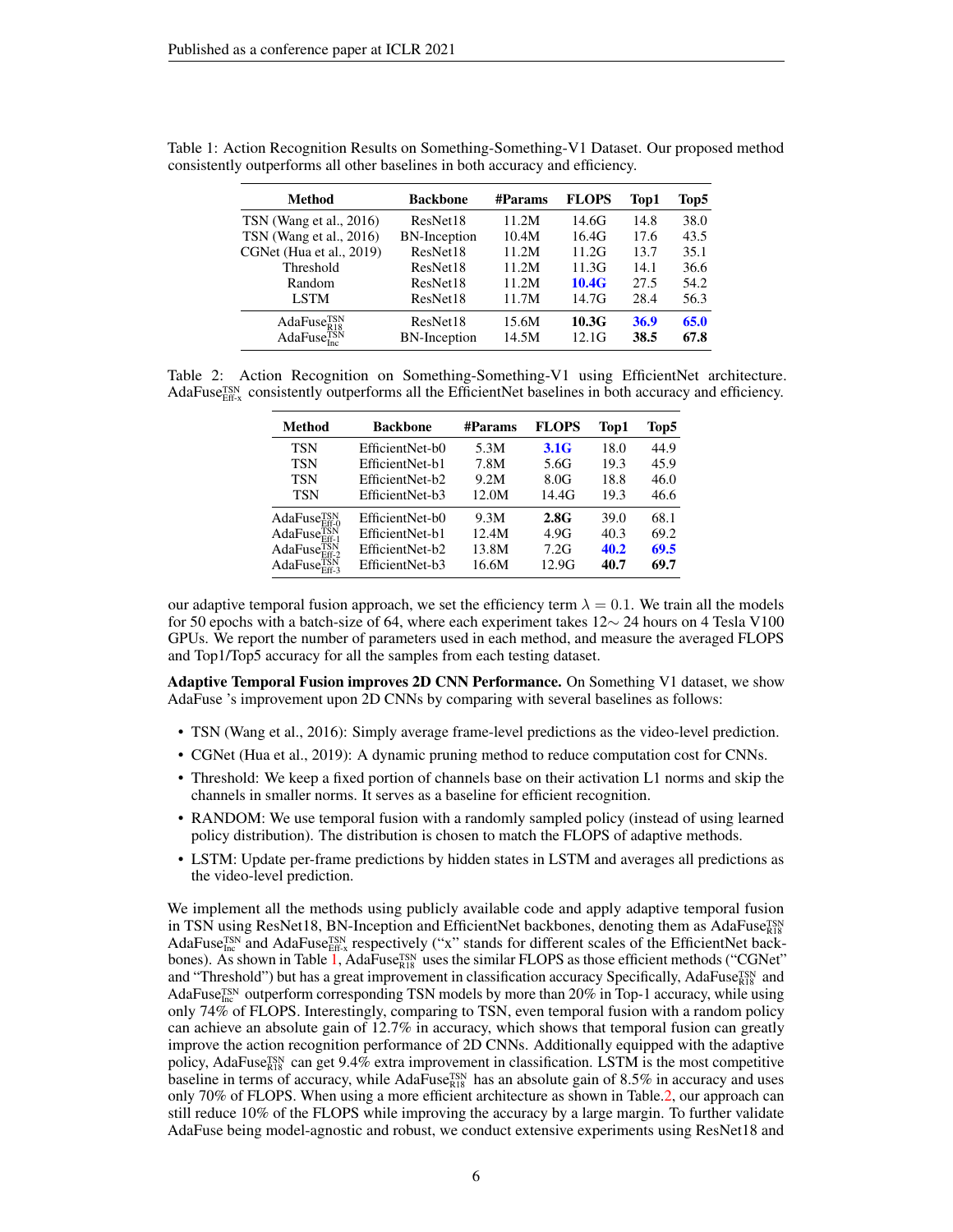| <b>Method</b>                        | Something V1<br>$\#$ Params |       | Something V2 |       | <b>Jester</b> |       | <b>Mini-Kinetics</b> |                                             |      |
|--------------------------------------|-----------------------------|-------|--------------|-------|---------------|-------|----------------------|---------------------------------------------|------|
|                                      |                             |       |              |       |               |       |                      | FLOPS Top1 FLOPS Top1 FLOPS Top1 FLOPS Top1 |      |
| $TSNR18$ (Wang et al., 2016)         | 11.2M                       | 14.6G | 14.8         | 14.6G | 27.3          | 14.6G | 82.6                 | 14.6G                                       | 64.6 |
| LSTM <sub>R18</sub>                  | 11.7M                       | 14.7G | 28.4         | 14.7G | 40.3          | 14.7G | 93.5                 | 14.7G                                       | 67.2 |
| AdaFuse $_{R18}^{TSN}$               | 15.6M                       | 10.3G | 36.9         | 11.1G | 50.5          | 7.6G  | 93.7                 | 11.8G                                       | 67.5 |
| $TSNR50$ (Wang et al., 2016)         | 23.6M                       | 32.9G | 18.7         | 32.9G | 32.1          | 32.9G | 82.6                 | 32.9G                                       | 72.1 |
| $\operatorname{LSTM}_{\mathrm{R50}}$ | 28.8M                       | 33.0G | 30.1         | 33.0G | 47.4          | 33.0G | 93.7                 | 33.0G                                       | 71.6 |
| AdaFuse $_{R50}^{TSN}$               | 37.8M                       | 22.1G | 41.9         | 18.1G | 56.8          | 16.1G | 94.7                 | 23.0G                                       | 72.3 |

<span id="page-6-0"></span>Table 3: Comparison with TSN using ResNet-18/ResNet-50 backbones. AdaFuse consistently outperforms TSN by a large margin in accuracy while offering significant savings in FLOPs.

<span id="page-6-1"></span>Table 4: Comparison with the recent adaptive inference method AR-Net [\(Meng et al.,](#page-11-11) [2020\)](#page-11-11) on Something-Something-V1, Jester and Mini-Kinetics datasets. AdaFuse<sup>TSN</sup> achieves a better accuracy with great savings in computation (FLOPS) and number of parameters.

| Method                     | #Params | Something V1 |      | <b>Jester</b>         |      | <b>Mini-Kinetics</b>             |      |
|----------------------------|---------|--------------|------|-----------------------|------|----------------------------------|------|
|                            |         |              |      |                       |      | FLOPS Top1 FLOPS Top1 FLOPS Top1 |      |
| AR-Net (Meng et al., 2020) | 63.0M   |              |      | 41.4G 18.9 21.2G 87.8 |      | 32.0G                            | 71.7 |
| AdaFuse <sub>R50</sub>     | 37.8M   | 22.1G        | 41.9 | 16.1G                 | 94.7 | 23.0G                            | 72.3 |

<span id="page-6-2"></span>

| Table 5: Comparison with State-of-the-Art methods on Something-Something-V1 & V2 datasets. |
|--------------------------------------------------------------------------------------------|
| Our method has comparative accuracy with great savings in FLOPS.                           |

| Method                                       | <b>Backbone</b>      | Т           | #Params |       |      | Something-V1 Something-V2<br>FLOPS Top1 FLOPS Top1 |                          |
|----------------------------------------------|----------------------|-------------|---------|-------|------|----------------------------------------------------|--------------------------|
| TSN (Wang et al., 2016)                      | BN-Inception         | 8           | 10.7M   | 16.0G | 19.5 | 16.0G                                              | 33.4                     |
| TSN (Wang et al., $2016$ )                   | ResNet <sub>50</sub> | 8           | 24.3M   | 33.2G | 19.7 | 33.2G                                              | 27.8                     |
| $TRN_{\text{Multicale}}$ (Zhou et al., 2018) | BN-Inception         | 8           | 18.3M   | 16.0G | 34.4 | 16.0G                                              | 48.8                     |
| $TRN_{RGB+Flow}$ (Zhou et al., 2018)         | <b>BN-Inception</b>  | $8 + 8$     | 36.6M   | 32.0G | 42.0 | 32.0G                                              | 55.5                     |
| I3D (Carreira & Zisserman, 2017)             | 3DResNet50           | $32\times2$ | 28.0M   | 306G  | 41.6 |                                                    |                          |
| I3D+GCN+NL (Wang $\&$ Gupta, 2018)           | 3DResNet50           | $32\times2$ | 62.2M   | 606G  | 46.1 |                                                    |                          |
| ECO (Zolfaghari et al., 2018)                | BNInc+3DRes18        | 8           | 47.5M   | 32G   | 39.6 |                                                    |                          |
| $ECOEn$ Lite (Zolfaghari et al., 2018)       | BNInc+3DRes18        | 92          | 150M    | 267G  | 46.4 |                                                    | $\overline{\phantom{a}}$ |
| TSM (Lin et al., 2019)                       | ResNet <sub>50</sub> | 8           | 24.3M   | 33.2G | 45.6 | 33.2G                                              | 59.1                     |
| AdaFuse <sub>Inc</sub> <sup>TSN</sup>        | <b>BN-Inception</b>  | 8           | 14.5M   | 12.1G | 38.5 | 12.5G                                              | 53.4                     |
| AdaFuse <sub>R50</sub>                       | ResNet <sub>50</sub> | 8           | 37.7M   | 22.1G | 41.9 | 18.1G                                              | 56.8                     |
| AdaFuse <sub>R50</sub>                       | ResNet <sub>50</sub> | 8           | 37.7M   | 19.1G | 44.9 | 19.5G                                              | 58.3                     |
| AdaFuse <sub>R50</sub>                       | ResNet <sub>50</sub> | 8           | 39.1M   | 31.5G | 46.8 | 31.3G                                              | 59.8                     |

ResNet50 backbones on Something V1 & V2, Jester and Mini-Kinetics. As shown in Table [3,](#page-6-0) AdaFuse<sup>TSN</sup> and AdaFuse<sup>TSN</sup> consistently outperform their baseline TSN and LSTM models with a 35% saving in FLOPS on average. Our approach harvests large gains in accuracy and efficiency on temporal-rich datasets like Something V1 & V2 and Jester. When comes to Mini-Kinetics, AdaFuse can still achieve a better accuracy with 20%∼33% computation reduction.

Comparison with Adaptive Inference Method. We compare our approach with AR-Net [\(Meng](#page-11-11) [et al.,](#page-11-11) [2020\)](#page-11-11), which adaptively chooses frame resolutions for efficient inference. As shown in Table [4,](#page-6-1) on Something V1, Jester and Mini-Kinetics, we achieve a better accuracy-efficiency trade-off than AR-Net while using 40% less parameters. On temporal-rich dataset like Something-V1, our approach attains the largest improvement, which shows AdaFuse<sup>TSN</sup>'s capability for strong temporal modelling.

Comparison with State-of-the-Art Methods. We apply adaptive temporal fusion with different backbones (ResNet50 [\(He et al.,](#page-10-16) [2016\)](#page-10-16), BN-Inception [\(Ioffe & Szegedy,](#page-10-15) [2015\)](#page-10-15)) and designs (TSN [\(Wang et al.,](#page-12-3) [2016\)](#page-12-3), TSM [\(Lin et al.,](#page-11-7) [2019\)](#page-11-7)) and compare with State-of-the-Art methods on Something V1 & V2. As shown in Table [5,](#page-6-2) using BN-Inception as backbone, AdaFuse $_{\text{Inc}}^{\text{TSN}}$ is 4% better than "TRN<sub>Multiscale</sub>" [\(Zhou et al.,](#page-12-4) [2018\)](#page-12-4) in accuracy, using only 75% of the FLOPS. AdaFuse<sup>TSN</sup> with ResNet50 can even outperform 3D CNN method "I3D" [\(Carreira & Zisserman,](#page-9-0) [2017\)](#page-9-0) and hybrid 2D/3D CNN method "ECO" [\(Zolfaghari et al.,](#page-12-14) [2018\)](#page-12-14) with much less FLOPS.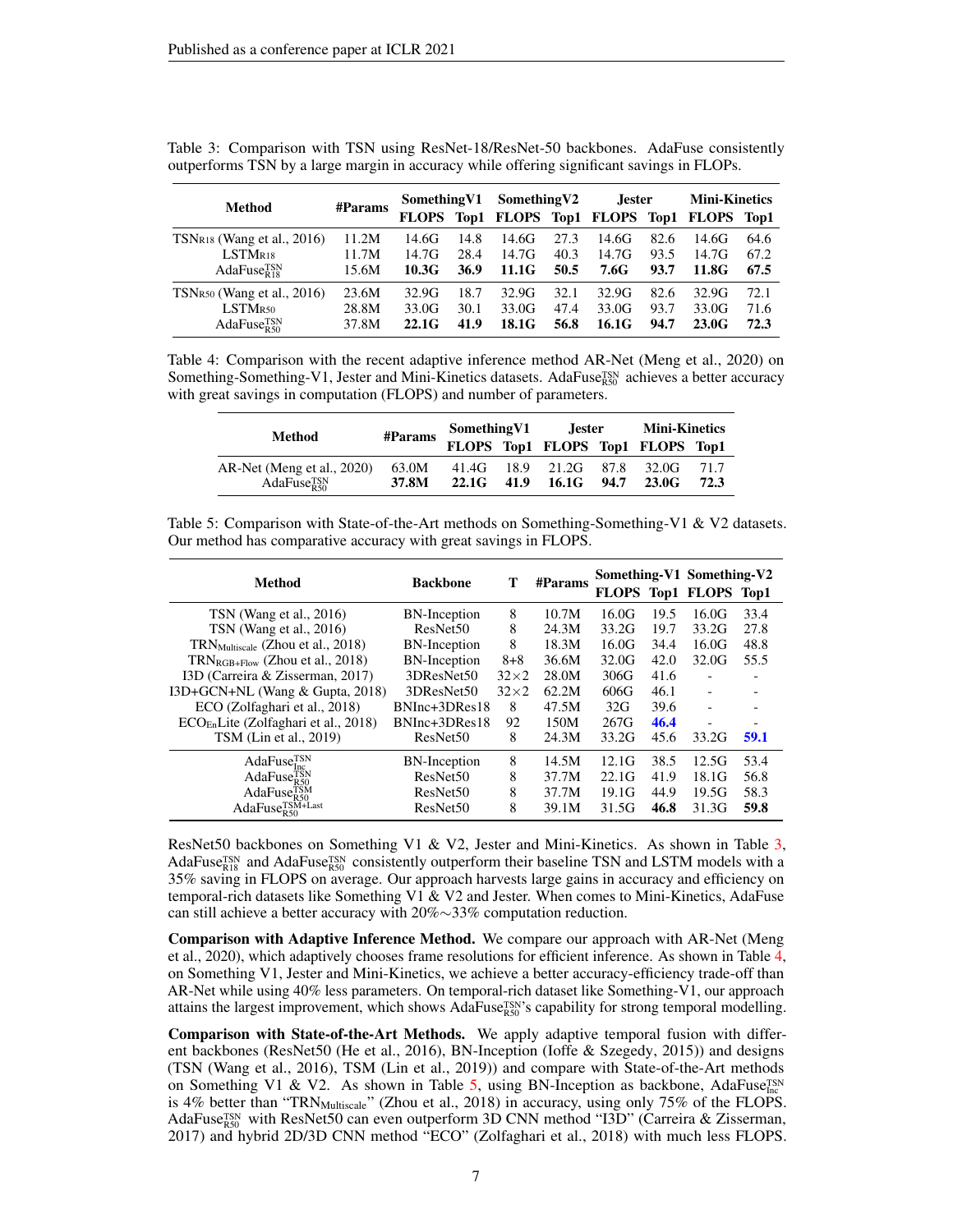As for adaptive temporal fusion on "TSM" [\(Lin](#page-11-7) [et al.,](#page-11-7) [2019\)](#page-11-7), AdaFuse<sup>TSM</sup> achieves more than 40% savings in computation but at 1% loss in accuracy (Table [5\)](#page-6-2). We believe this is because TSM uses temporal shift operation, which can be seen as a variant of temporal fusion. Too much temporal fusion could cause performance degradation due to a worse spatial modelling capability. As a remedy, we just adopt adaptive temporal fusion in the last block in TSM to capture high-level semantics (more intuition can be found later in our visualization experiments) and denote it as AdaFuse<sup>TSM+Last</sup>. On Something V1 & V2 datasets, AdaFuse<sup>TSM+Last</sup> outperforms TSM and all other state-of-the-art methods in accuracy with a 5% saving in FLOPS comparing to TSM. From our experiments, we observe that the performance of adaptive temporal fusion depends on the position of shift modules in TSM and optimizing the position of such modules through additional regularization could help us not only to achieve better accuracy but also to lower the number of parameters. We leave this as an interesting future work.



<span id="page-7-0"></span>Figure 2: FLOPS vs Accuracy on Something-V1 Dataset. The diameter of each data point is proportional to the total number of parameters. AdaFuse (blue points) achieves the best trade-off at a comparable model size to 2D CNN approaches.

We depict the accuracy, computation cost and

model sizes in Figure [2.](#page-7-0) All the results are computed from Something V1 validation set. The graph shows GFLOPS / accuracy on x / y-axis and the diameter of each data point is proportional to the number of model parameters. AdaFuse (blue points) owns the best trade-off for accuracy and efficiency at a comparable model size to other 2D CNN approaches. Once again it shows AdaFuse is an effective and efficient design for action recognition.

Policy Visualizations. Figure [3](#page-8-0) shows overall policy ("Skip", "Reuse" and "Keep") differences across all datasets. We focus on the quotient of "Reuse / Keep" as it indicates the mixture ratio for feature fusion. The quotients on Something V1&V2 and Jester datasets are very high (0.694, 0.741 and 0.574 respectively) when comparing to Mini-Kinetics (0.232). This is probably because the first three datasets contain more temporal relationship than Kinetics. Moreover, Jester has the highest percentage in skipping which indicates many actions in this dataset can be correctly recognized with few channels: Training on Jester is more biased towards optimizing for efficiency as the accuracy loss is very low. Distinctive policy patterns show different characteristics of datasets, which conveys a potential of our proposed approach to be served as a "dataset inspector".

Figure [4](#page-8-1) shows a more fine-grained policy distribution on Something V2. We plot the policy usage in each residual block inside the ResNet50 architecture (shown in light red/orange/blue) and use 3rd-order polynomials to estimate the trend of each policy (shown in black dash curves). To further study the time-sensitiveness of the policies, we calculate the number of channels where the policies stay unchanged across the frames in one video (shown in dark red/orange/blue). We find earlier layers tend to skip more and reuse/keep less, and vice versa. The first several convolution blocks normally capture low-level feature maps in large spatial sizes, so the "information density" on channel dimension should be less which results in more redundancy across channels. Later blocks often capture high-level semantics and the feature maps are smaller in spatial dimensions, so the "semantic density" could be higher and less channels will be skipped. In addition, low-level features change faster across the frames (shades, lighting intensity) whereas high-level semantics change slowly across the frames (e.g. "kicking soccer"), that's why more features can be reused in later layers to avoid computing the same semantic again. As for the time-sensitiveness, earlier layers tend to be less sensitive and vice versa. We find that "reuse" is the most time-sensitive policy, as "Reuse (Instance)" ratio is very low, which again shows the functioning of adaptive temporal fusion. We believe these findings will provide insights to future designs of effective temporal fusions.

How does the adaptive policy affect the performance? We consider AdaFuse<sup>TSN</sup> on Something V1 dataset and break down by using "skip", 'reuse" and adaptive (Ada.) policy learning. As shown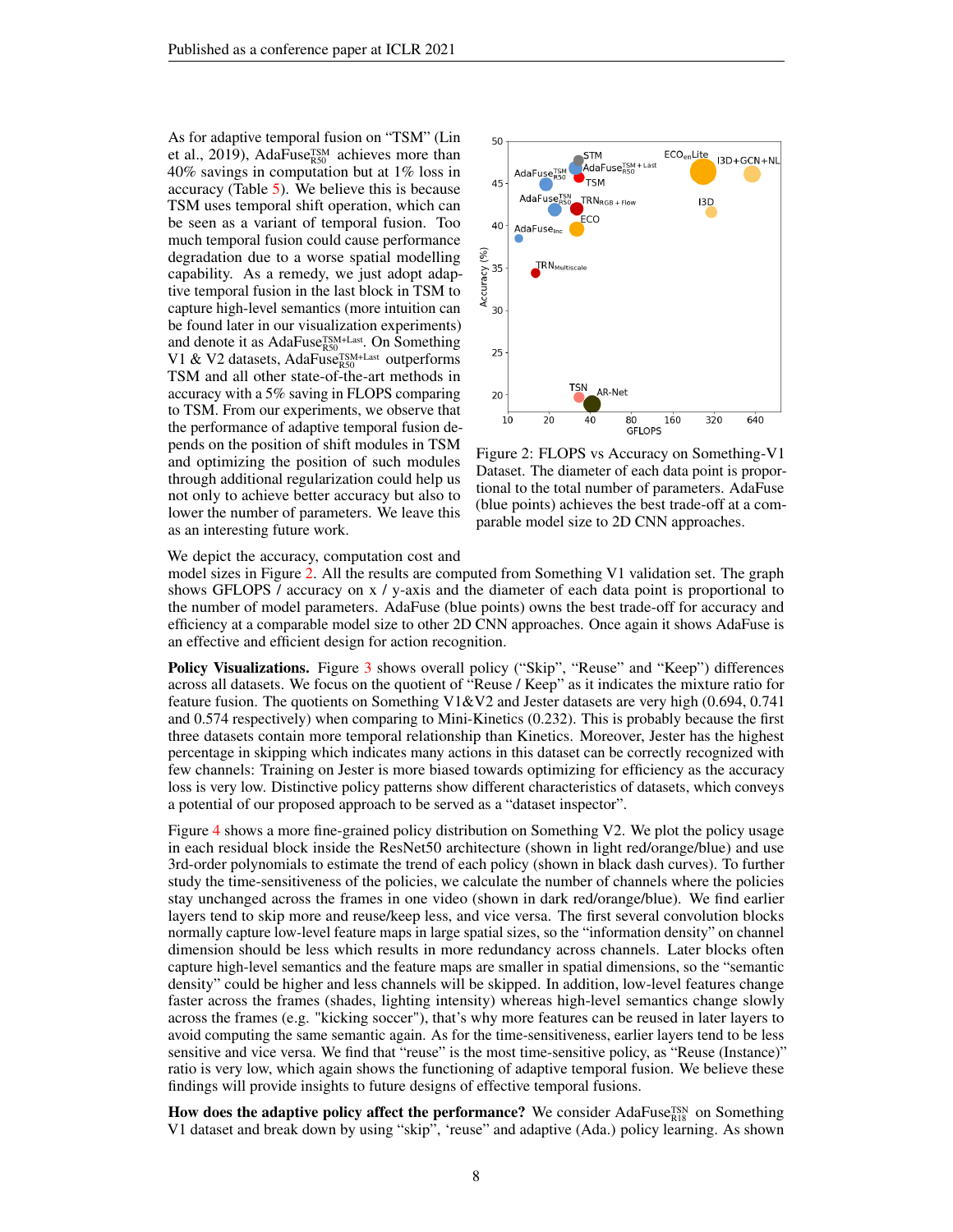

<span id="page-8-0"></span>

<span id="page-8-2"></span>Table 6: Effect of different policies (using AdaFuse $_{R18}^{TSN}$ ) on Something V1 dataset.

| Method                 |   |   |   | Skip Reuse Ada. FLOPS Top1 |      |
|------------------------|---|---|---|----------------------------|------|
| TSN                    | x | x | x | 14.6G                      | 14.8 |
| Ada. Skip              | ✓ | x | ✔ | 6.6G                       | 9.5  |
| Ada. Reuse             | x | ✓ | ✔ | 13.8G                      | 36.3 |
| Random                 | ✓ | ✔ | x | 10.4G                      | 27.5 |
| AdaFuse $_{R18}^{TSN}$ | ✓ | v | ✔ | 10.3G                      | 36.9 |

Figure 3: Dataset-specific policy distribution. Figure 4: Policy distribution and trends for each residual block on Something-V2 dataset.

<span id="page-8-3"></span><span id="page-8-1"></span>Table 7: Effect of hidden sizes and efficient weights on the performance of AdaFuse<sup>TSM+Last</sup> on SthV2.

| #Hidden<br><b>Units</b> |       | #Params FLOPS Top1 Skip Reuse |                         |  |     |
|-------------------------|-------|-------------------------------|-------------------------|--|-----|
| 1024                    | 0.050 | 39.1M                         | 31.53G 59.71 13%        |  | 14% |
| 1024                    | 0.075 | 39.1M                         | 31.29G 59.75 15%        |  | 13% |
| 1024                    | 0.100 | 39.1M                         | <b>31.04G</b> 59.40 18% |  | 12% |
| 2048                    | 0.100 | 54.3M                         | 30.97G 59.96 21%        |  | 10% |
| 4096                    | 0.100 | 84.7M                         | 31.04G 60.00 25%        |  | 8%  |

in Table [6,](#page-8-2) "Ada. Skip" saves 55% of FLOPS comparing to TSN but at a great degradation in accuracy. This shows naively skipping channels won't give a better classification performance. "Ada. Reuse" approach brings 21.5% absolute gain in accuracy, which shows the importance of temporal fusion. However, it fails to save much FLOPS due to the absence of skipping operation. Combining "Keep" with both "Skip" and "Reuse" via just a random policy is already achieving a better trade-off comparing to TSN, and by using adaptive learning approach, AdaFuse<sup>TSN</sup> reaches the highest accuracy with the second-best efficiency. In summary, the "Skip" operation contributes the most to the computation efficiency, the "Reuse" operation boosts the classification accuracy, while the adaptive policy adds the chemistry to the whole system and achieves the best performance.

How to achieve a better performance? Here we investigate different settings to improve the performance of AdaFuse<sup>TSM+Last</sup> on Something V2 dataset. As shown in Table [7,](#page-8-3) increasing  $\lambda$  will obtain a better efficiency but might result in accuracy degradation. Enlarging the number of hidden units for the policy network can get a better overall performance: as we increase the size from 1024 to 4096, the accuracy keeps increasing. When the policy network grows larger, it learns to skip more to reduce computations and to reuse history features wisely for recognition. But notice that the model size grows almost linearly to hidden layer sizes, which leads to a considerable overhead to the FLOPS computation. As a compromise, we only choose  $\lambda = 0.75$  and hidden size 1024 for AdaFuse<sup>TSM+Last</sup>. We leave the design for a more advanced and delicate policy module for future works.

Runtime/Hardware. Sparse convolutional kernels are often less efficient on current hardwares, e.g., GPUs. However, we strongly believe that it is important to explore models for efficient video action recognition which might guide the direction of new hardware development in the years to come. Furthermore, we also expect wall-clock time speed-up in the inference stage via efficient CUDA implementation, which we anticipate will be developed.

# 5 CONCLUSIONS

We have shown the effectiveness of adaptive temporal fusion for efficient video recognition. Comprehensive experiments on four challenging and diverse datasets present a broad spectrum of accuracyefficiency models. Our approach is model-agnostic, which allows it to be served as a plugin operation for a wide range of architectures for video recognition tasks.

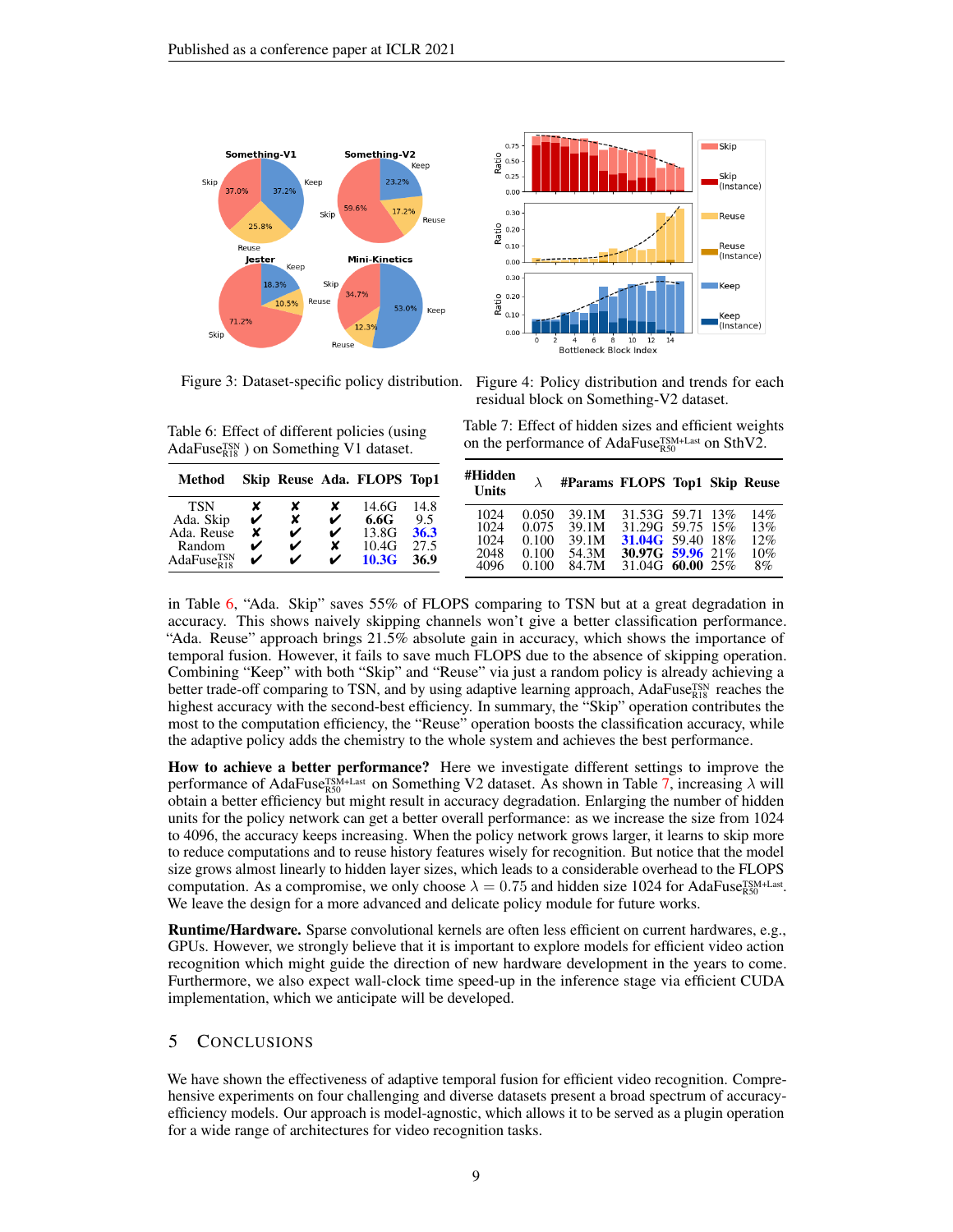Acknowledgements. This work is supported by the Intelligence Advanced Research Projects Activity (IARPA) via DOI/IBC contract number D17PC00341. The U.S. Government is authorized to reproduce and distribute reprints for Governmental purposes notwithstanding any copyright annotation thereon. This work is also partly supported by the MIT-IBM Watson AI Lab.

Disclaimer. The views and conclusions contained herein are those of the authors and should not be interpreted as necessarily representing the official policies or endorsements, either expressed or implied, of IARPA, DOI/IBC, or the U.S. Government.

#### **REFERENCES**

- <span id="page-9-4"></span>Sadjad Asghari-Esfeden, Mario Sznaier, and Octavia Camps. Dynamic motion representation for human action recognition. In *The IEEE Winter Conference on Applications of Computer Vision*, pp. 557–566, 2020.
- <span id="page-9-7"></span>Emmanuel Bengio, Pierre-Luc Bacon, Joelle Pineau, and Doina Precup. Conditional computation in neural networks for faster models. *arXiv preprint arXiv:1511.06297*, 2015.
- <span id="page-9-8"></span>Yoshua Bengio, Nicholas Léonard, and Aaron Courville. Estimating or propagating gradients through stochastic neurons for conditional computation. *arXiv preprint arXiv:1308.3432*, 2013.
- <span id="page-9-0"></span>Joao Carreira and Andrew Zisserman. Quo vadis, action recognition? a new model and the kinetics dataset. In *proceedings of the IEEE Conference on Computer Vision and Pattern Recognition*, pp. 6299–6308, 2017.
- <span id="page-9-10"></span>Yinpeng Chen, Xiyang Dai, Mengchen Liu, Dongdong Chen, Lu Yuan, and Zicheng Liu. Dynamic convolution: Attention over convolution kernels. *arXiv preprint arXiv:1912.03458*, 2019a.
- <span id="page-9-12"></span>Zhourong Chen, Yang Li, Samy Bengio, and Si Si. You look twice: Gaternet for dynamic filter selection in cnns. In *Proceedings of the IEEE Conference on Computer Vision and Pattern Recognition*, pp. 9172–9180, 2019b.
- <span id="page-9-5"></span>Jeffrey Donahue, Lisa Anne Hendricks, Sergio Guadarrama, Marcus Rohrbach, Subhashini Venugopalan, Kate Saenko, and Trevor Darrell. Long-term recurrent convolutional networks for visual recognition and description. In *Proceedings of the IEEE conference on computer vision and pattern recognition*, pp. 2625–2634, 2015.
- <span id="page-9-2"></span>Hehe Fan, Zhongwen Xu, Linchao Zhu, Chenggang Yan, Jianjun Ge, and Yi Yang. Watching a small portion could be as good as watching all: Towards efficient video classification. In *IJCAI International Joint Conference on Artificial Intelligence*, 2018.
- <span id="page-9-3"></span>Quanfu Fan, Chun-Fu Richard Chen, Hilde Kuehne, Marco Pistoia, and David Cox. More is less: Learning efficient video representations by big-little network and depthwise temporal aggregation. In *Advances in Neural Information Processing Systems*, pp. 2261–2270, 2019.
- <span id="page-9-6"></span>Christoph Feichtenhofer, Haoqi Fan, Jitendra Malik, and Kaiming He. Slowfast networks for video recognition. *arXiv preprint arXiv:1812.03982*, 2018.
- <span id="page-9-9"></span>Michael Figurnov, Maxwell D Collins, Yukun Zhu, Li Zhang, Jonathan Huang, Dmitry Vetrov, and Ruslan Salakhutdinov. Spatially adaptive computation time for residual networks. In *Proceedings of the IEEE Conference on Computer Vision and Pattern Recognition*, pp. 1039–1048, 2017.
- <span id="page-9-1"></span>Ruohan Gao, Tae-Hyun Oh, Kristen Grauman, and Lorenzo Torresani. Listen to look: Action recognition by previewing audio. In *Proceedings of the IEEE/CVF Conference on Computer Vision and Pattern Recognition*, pp. 10457–10467, 2020.
- <span id="page-9-11"></span>Xitong Gao, Yiren Zhao, Łukasz Dudziak, Robert Mullins, and Cheng-zhong Xu. Dynamic channel pruning: Feature boosting and suppression. *arXiv preprint arXiv:1810.05331*, 2018.
- <span id="page-9-13"></span>Peter W Glynn. Likelihood ratio gradient estimation for stochastic systems. *Communications of the ACM*, 33(10):75–84, 1990.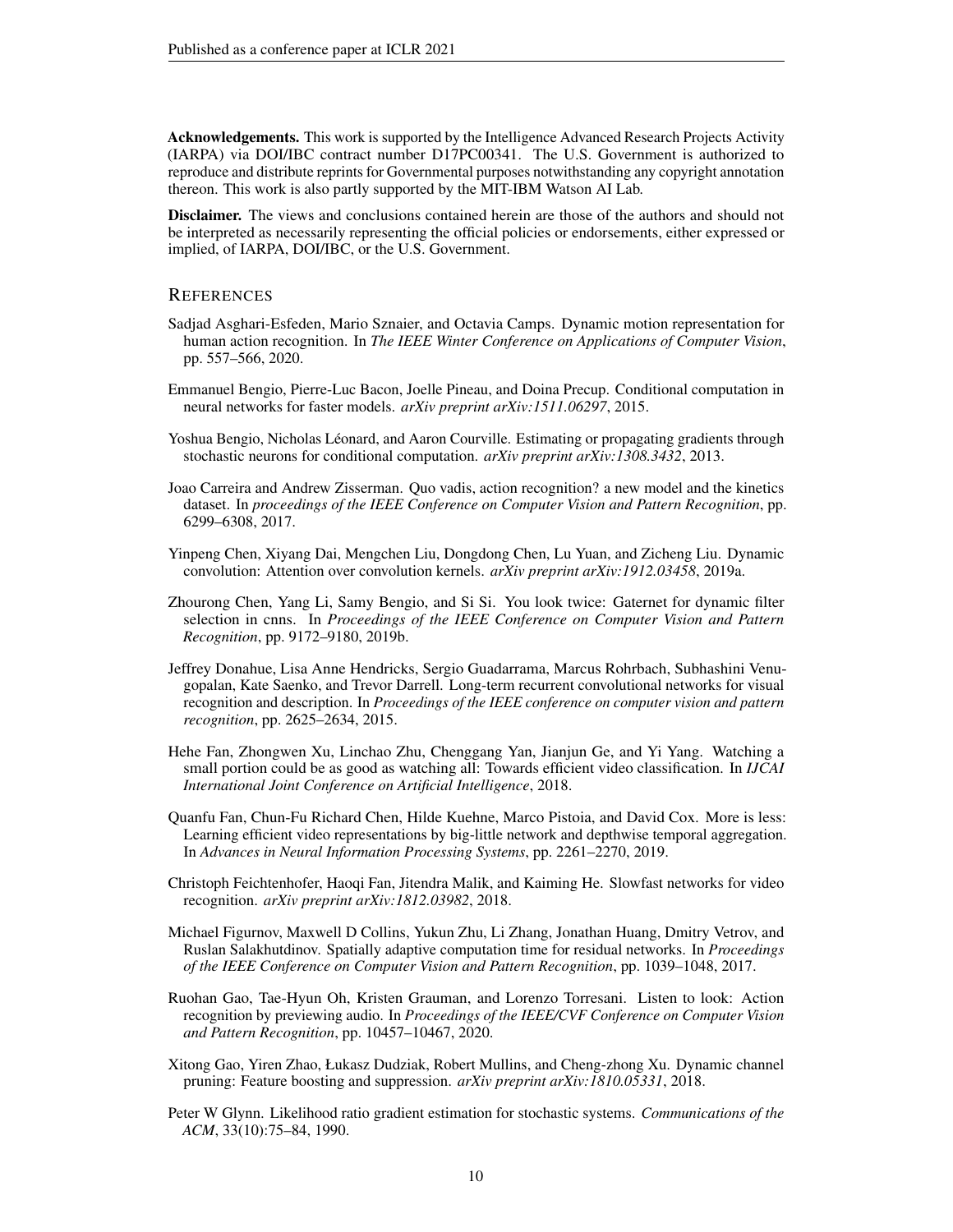- <span id="page-10-0"></span>Raghav Goyal, Samira Ebrahimi Kahou, Vincent Michalski, Joanna Materzynska, Susanne Westphal, Heuna Kim, Valentin Haenel, Ingo Fruend, Peter Yianilos, Moritz Mueller-Freitag, et al. The" something something" video database for learning and evaluating visual common sense. In *ICCV*, volume 1, pp. 5, 2017.
- <span id="page-10-11"></span>Alex Graves. Adaptive computation time for recurrent neural networks. *arXiv preprint arXiv:1603.08983*, 2016.
- <span id="page-10-12"></span>Yunhui Guo, Honghui Shi, Abhishek Kumar, Kristen Grauman, Tajana Rosing, and Rogerio Feris. Spottune: transfer learning through adaptive fine-tuning. In *Proceedings of the IEEE Conference on Computer Vision and Pattern Recognition*, pp. 4805–4814, 2019.
- <span id="page-10-2"></span>Kai Han, Yunhe Wang, Qi Tian, Jianyuan Guo, Chunjing Xu, and Chang Xu. Ghostnet: More features from cheap operations. *arXiv preprint arXiv:1911.11907*, 2019.
- <span id="page-10-6"></span>Kensho Hara, Hirokatsu Kataoka, and Yutaka Satoh. Can spatiotemporal 3d cnns retrace the history of 2d cnns and imagenet? In *Proceedings of the IEEE conference on Computer Vision and Pattern Recognition*, pp. 6546–6555, 2018.
- <span id="page-10-16"></span>Kaiming He, Xiangyu Zhang, Shaoqing Ren, and Jian Sun. Deep residual learning for image recognition. In *Proceedings of the IEEE conference on computer vision and pattern recognition*, pp. 770–778, 2016.
- <span id="page-10-14"></span>Sepp Hochreiter and Jürgen Schmidhuber. Long short-term memory. *Neural computation*, 9(8): 1735–1780, 1997.
- <span id="page-10-13"></span>Weizhe Hua, Yuan Zhou, Christopher M De Sa, Zhiru Zhang, and G Edward Suh. Channel gating neural networks. In *Advances in Neural Information Processing Systems*, pp. 1884–1894, 2019.
- <span id="page-10-15"></span>Sergey Ioffe and Christian Szegedy. Batch normalization: Accelerating deep network training by reducing internal covariate shift. *arXiv preprint arXiv:1502.03167*, 2015.
- <span id="page-10-3"></span>Eric Jang, Shixiang Gu, and Ben Poole. Categorical reparameterization with gumbel-softmax. *arXiv preprint arXiv:1611.01144*, 2016.
- <span id="page-10-8"></span>S. Ji, W. Xu, M. Yang, and K. Yu. 3d convolutional neural networks for human action recognition. *IEEE Transactions on Pattern Analysis and Machine Intelligence*, 35(1):221–231, Jan 2013. doi: 10.1109/TPAMI.2012.59.
- <span id="page-10-9"></span>Boyuan Jiang, MengMeng Wang, Weihao Gan, Wei Wu, and Junjie Yan. Stm: Spatiotemporal and motion encoding for action recognition. In *Proceedings of the IEEE International Conference on Computer Vision*, pp. 2000–2009, 2019.
- <span id="page-10-5"></span>Andrej Karpathy, George Toderici, Sanketh Shetty, Thomas Leung, Rahul Sukthankar, and Li Fei-Fei. Large-scale video classification with convolutional neural networks. In *Proceedings of the IEEE conference on Computer Vision and Pattern Recognition*, pp. 1725–1732, 2014.
- <span id="page-10-4"></span>Will Kay, Joao Carreira, Karen Simonyan, Brian Zhang, Chloe Hillier, Sudheendra Vijayanarasimhan, Fabio Viola, Tim Green, Trevor Back, Paul Natsev, et al. The kinetics human action video dataset. *arXiv preprint arXiv:1705.06950*, 2017.
- <span id="page-10-1"></span>Bruno Korbar, Du Tran, and Lorenzo Torresani. Scsampler: Sampling salient clips from video for efficient action recognition. In *Proceedings of the IEEE International Conference on Computer Vision*, pp. 6232–6242, 2019.
- <span id="page-10-7"></span>Chengxi Li, Yue Meng, Stanley H Chan, and Yi-Ting Chen. Learning 3d-aware egocentric spatialtemporal interaction via graph convolutional networks. In *2020 IEEE International Conference on Robotics and Automation (ICRA)*, pp. 8418–8424. IEEE, 2020a.
- <span id="page-10-10"></span>Yan Li, Bin Ji, Xintian Shi, Jianguo Zhang, Bin Kang, and Limin Wang. Tea: Temporal excitation and aggregation for action recognition. In *Proceedings of the IEEE/CVF Conference on Computer Vision and Pattern Recognition*, pp. 909–918, 2020b.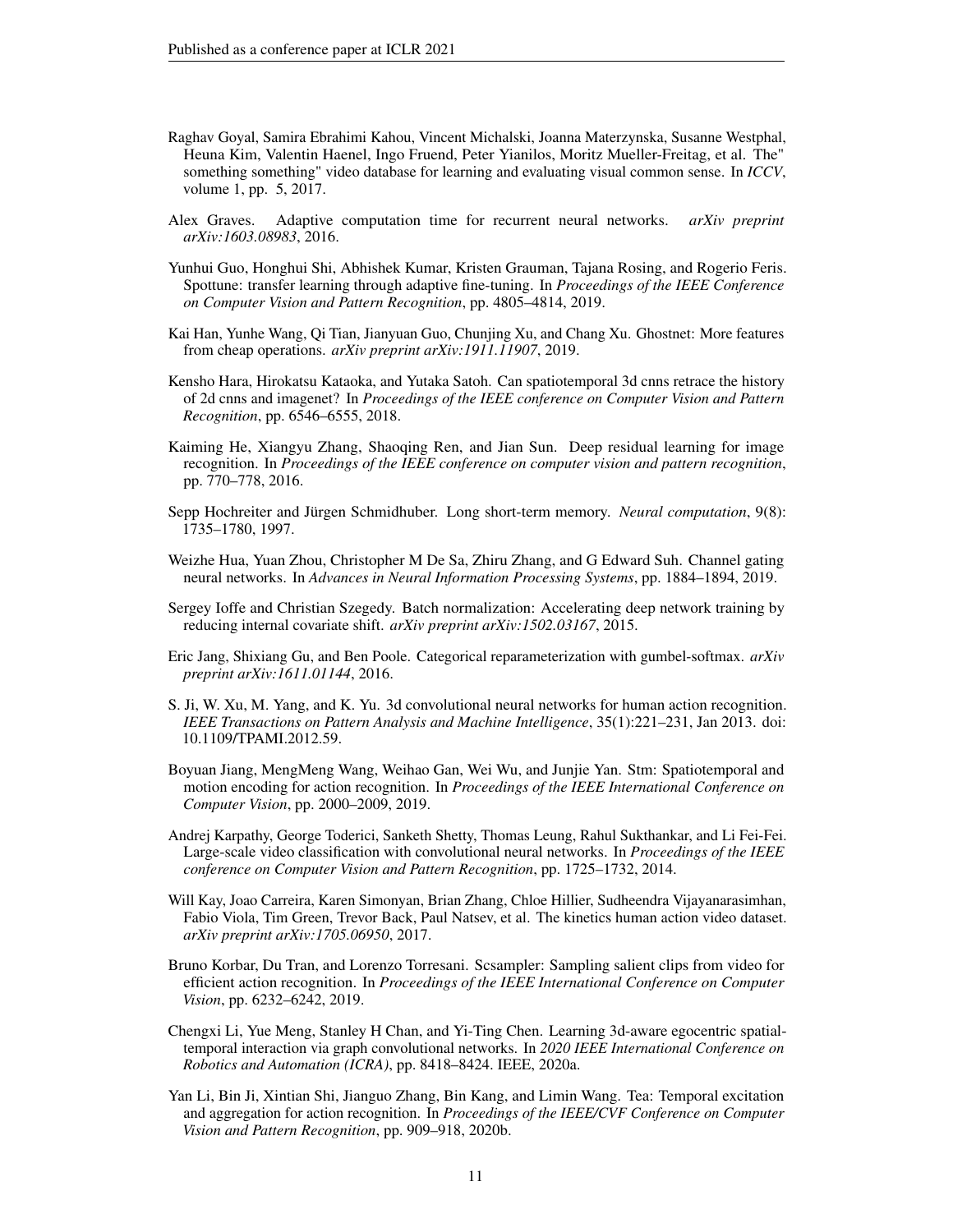- <span id="page-11-14"></span>Ji Lin, Yongming Rao, Jiwen Lu, and Jie Zhou. Runtime neural pruning. In *Advances in Neural Information Processing Systems*, pp. 2181–2191, 2017.
- <span id="page-11-7"></span>Ji Lin, Chuang Gan, and Song Han. Tsm: Temporal shift module for efficient video understanding. In *Proceedings of the IEEE International Conference on Computer Vision*, pp. 7083–7093, 2019.
- <span id="page-11-8"></span>Zhaoyang Liu, Donghao Luo, Yabiao Wang, Limin Wang, Ying Tai, Chengjie Wang, Jilin Li, Feiyue Huang, and Tong Lu. Teinet: Towards an efficient architecture for video recognition. In *AAAI*, pp. 11669–11676, 2020.
- <span id="page-11-3"></span>Farzaneh Mahdisoltani, Guillaume Berger, Waseem Gharbieh, David Fleet, and Roland Memisevic. On the effectiveness of task granularity for transfer learning. *arXiv preprint arXiv:1804.09235*, 2018.
- <span id="page-11-4"></span>Joanna Materzynska, Guillaume Berger, Ingo Bax, and Roland Memisevic. The jester dataset: A large-scale video dataset of human gestures. In *Proceedings of the IEEE International Conference on Computer Vision Workshops*, pp. 0–0, 2019.
- <span id="page-11-13"></span>Mason McGill and Pietro Perona. Deciding how to decide: Dynamic routing in artificial neural networks. In *Proceedings of the 34th International Conference on Machine Learning-Volume 70*, pp. 2363–2372, 2017.
- <span id="page-11-11"></span>Yue Meng, Chung-Ching Lin, Rameswar Panda, Prasanna Sattigeri, Leonid Karlinsky, Aude Oliva, Kate Saenko, and Rogerio Feris. Ar-net: Adaptive frame resolution for efficient action recognition. In *European Conference on Computer Vision*, pp. 86–104. Springer, 2020.
- <span id="page-11-0"></span>Mathew Monfort, Alex Andonian, Bolei Zhou, Kandan Ramakrishnan, Sarah Adel Bargal, Tom Yan, Lisa Brown, Quanfu Fan, Dan Gutfruend, Carl Vondrick, et al. Moments in time dataset: one million videos for event understanding. *arXiv preprint arXiv:1801.03150*, 2018.
- <span id="page-11-15"></span>Vinod Nair and Geoffrey E Hinton. Rectified linear units improve restricted boltzmann machines. In *Proceedings of the 27th international conference on machine learning (ICML-10)*, pp. 807–814, 2010.
- <span id="page-11-12"></span>Bowen Pan, Rameswar Panda, Camilo Luciano Fosco, Chung-Ching Lin, Alex J Andonian, Yue Meng, Kate Saenko, Aude Oliva, and Rogerio Feris. Va-red<sup>2</sup>: Video adaptive redundancy reduction. In *International Conference on Learning Representations*, 2021.
- <span id="page-11-6"></span>Karen Simonyan and Andrew Zisserman. Two-stream convolutional networks for action recognition in videos. In *Neural Information Processing System (NIPS)*, 2014.
- <span id="page-11-9"></span>Swathikiran Sudhakaran, Sergio Escalera, and Oswald Lanz. Gate-shift networks for video action recognition. In *Proceedings of the IEEE/CVF Conference on Computer Vision and Pattern Recognition*, pp. 1102–1111, 2020.
- <span id="page-11-16"></span>Mingxing Tan and Quoc V Le. Efficientnet: Rethinking model scaling for convolutional neural networks. *arXiv preprint arXiv:1905.11946*, 2019.
- <span id="page-11-5"></span>Du Tran, Lubomir Bourdev, Rob Fergus, Lorenzo Torresani, and Manohar Paluri. Learning spatiotemporal features with 3d convolutional networks. In *Proceedings of the IEEE international conference on computer vision*, pp. 4489–4497, 2015.
- <span id="page-11-1"></span>Du Tran, Heng Wang, Lorenzo Torresani, Jamie Ray, Yann LeCun, and Manohar Paluri. A closer look at spatiotemporal convolutions for action recognition. In *Proceedings of the IEEE conference on Computer Vision and Pattern Recognition*, pp. 6450–6459, 2018.
- <span id="page-11-2"></span>Du Tran, Heng Wang, Lorenzo Torresani, and Matt Feiszli. Video classification with channelseparated convolutional networks. In *Proceedings of the IEEE International Conference on Computer Vision*, pp. 5552–5561, 2019.
- <span id="page-11-10"></span>Andreas Veit and Serge Belongie. Convolutional networks with adaptive inference graphs. In *Proceedings of the European Conference on Computer Vision (ECCV)*, pp. 3–18, 2018.